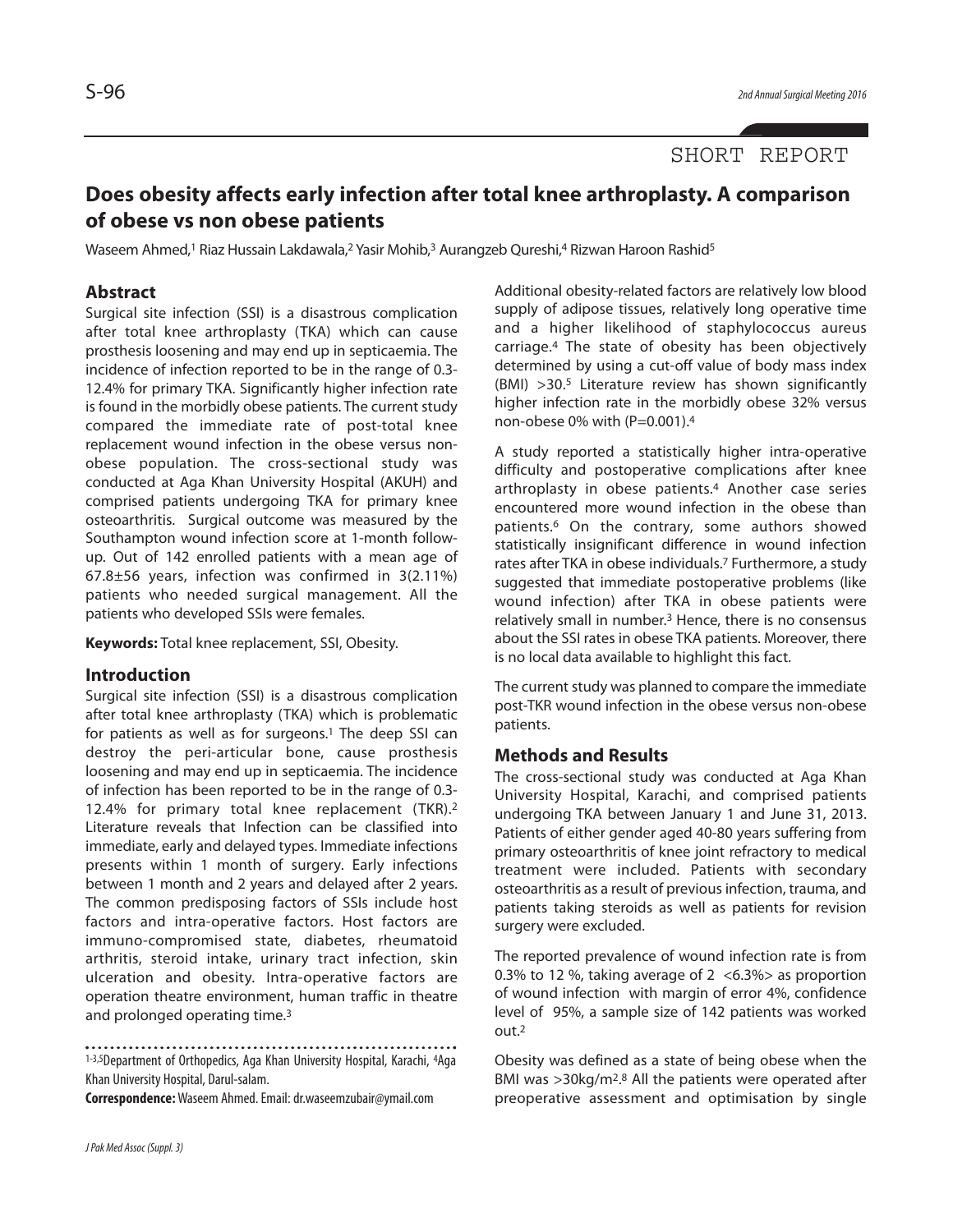**Table-1:** Showing analysis of SSI according to obesity.

|         |     | <b>SSI</b> |     | <b>Total</b> | p-value |
|---------|-----|------------|-----|--------------|---------|
|         |     | No         | Yes |              |         |
| obesity | No  | 60         | 0   | 60           | 0.19    |
|         | Yes | 79         |     | 82           |         |
| Total   |     | 139        |     | 142          |         |

P-value by chi-square test.

orthopaedic consultant and no drain was placed at the end of surgery. All patients received three doses of firstgeneration cephalosporin as prophylaxis; 1st dose at the time of induction, 2nd dose after 8hrs and third dose at 16hrs postoperatively. Patients were subsequently followed up at 1st, 2nd and 4thweeks. Data regarding demographics, age, gender, BMI and SSI outcome was collected as per the Southampton wound infection criteria. <sup>9</sup> Wound infection was confirmed by an infection control nursewho was not part of the surgical team. Grades 0 to 4 were used: Grade 0 - Normal healing; Grade 1 - Normal healing with mild bruising; Grade 2 - Erythema plus other signs of inflammation i.e. heat and tenderness; Grade 3 - Clear or hemoserous discharge; and Grade 4 - Purulent discharge. Grade 2 and above was taken as wound infection.

SPSS 19 was used for statistical analyses. Mean and standard deviations were computed for numerical variables like age and operating time, whereas frequency and percentages were employed to assess the categorical variable like gender, obesity, comorbids, site of knee joint replacement, Southampton wound grading system, and final outcome. Effect of confounding variables i.e. age, gender and operating time was determined by stratified analysis. Chi square test was applied and p<0.05 was taken as statistically significant.

Of the 142 patients enrolled with a mean age of 67±6.8 years, 107(75.4%) were females. Mean BMI was 29.5±2.2, and 82(57.7%) patients had BMI>30. Total 27(19%) patients had co-morbids, including hypertension and diabetes. Cefazolin was given to all the patients for prophylaxis. Mean operating time was 96±8.8 minutes.

On follow-up, 3(2.1%) patients had SSIs. All the patients were managed with wound debridement and liner change. These patients were obese (BMI>30), but the difference was statistically non-significant (p=0.19) (Table-1).

On further stratified analysis, none of the confounders and effect-modifiers like age, gender, operating time, were significant (p>0.05 each).

This prospective case series reports SSI of 2.1% in patients undergoing TKA at a tertiary care hospital in a low-income country. We did not find any association of SSI with age, gender and operating time.

Although joint replacement is a cost-effective and safe procedure, but prosthetic infection is a major complication. 10,11 Its incidence in England has been reported between 0.54% and 0.63%. <sup>8</sup> Substantial morbidity and economic cost is associated with revision of infected implants. SSI is multifactorial, including patient, surgical and environmental factors. The effect of obesity on SSI has been demonstrated in a few studies. 11 The odds ratio reported in a prospective study of over 2800 knee and hip replacements was between 4.2 and 6.7 times the odds for infection in obese total knee and hip patients, respectively, compared with non-obese patients. 11

A high bodyweight increases the stress transferred through a TKR to the surrounding bone. It has also been suggested that female gender and absolute bodyweight influence the outcome in obese patients undergoing TKA. In one study, SSI was found to be 2.8% vs. 4.6% in nonobese and obese, respectively. 2,12 Other outcome variables i.e. Knee Society score, deep venous thrombosis (DVT), mortality was insignificant. This suggests that TKR may be associated with a poor outcome and a higher failure rate in obese patients, owing to the higher peak stresses and cyclical loading across the knee joint. 13

Our study does not prove this proposition owing to fact a smaller sample size, which is a limitation of the study Besides, this is a case series of TKA patients from a single centre and all the patients were operated upon by a single surgeon following uniform surgical technique. Apart from SSIs, there are other outcome measures that need to be explored, which can be affected by obesity.

#### **Reference**

- 1. Miner AL, Losina E, Katz JN, Fossel AH, Platt R. Deep infection after total knee replacement: impact of laminar airflow systems and body exhaust suits in the modern operating room. Infect Control Hosp Epidemiol 2007; 28: 222-6.
- 2. Amin AK, Clayton RA, Patton JT, Gaston M, Cook RE, Brenkel IJ. Total knee replacement in morbidly obese patients. Results of a prospective, matched study. The Journal of Bone and Joint Surgery British volume. 2006; 88: 1321-6.
- 3. Krushell RJ, Fingeroth RJ. Primary total knee arthroplasty in morbidly obese patients: a 5-to 14-year follow-up study. J Arthroplasty 2007; 22: 77-80.
- 4. Núñez M, Lozano L, Núñez E, Sastre S, Del Val JL, Suso S. Good quality of life in severely obese total knee replacement patients: a case-control study. Obes Surg 2011; 21: 1203-8.
- 5. Scaltriti S, Cencetti S, Rovesti S, Marchesi I, Bargellini A, Borella P. Risk factors for particulate and microbial contamination of air in operating theatres. J Hosp Infect 2007; 66: 320-6.